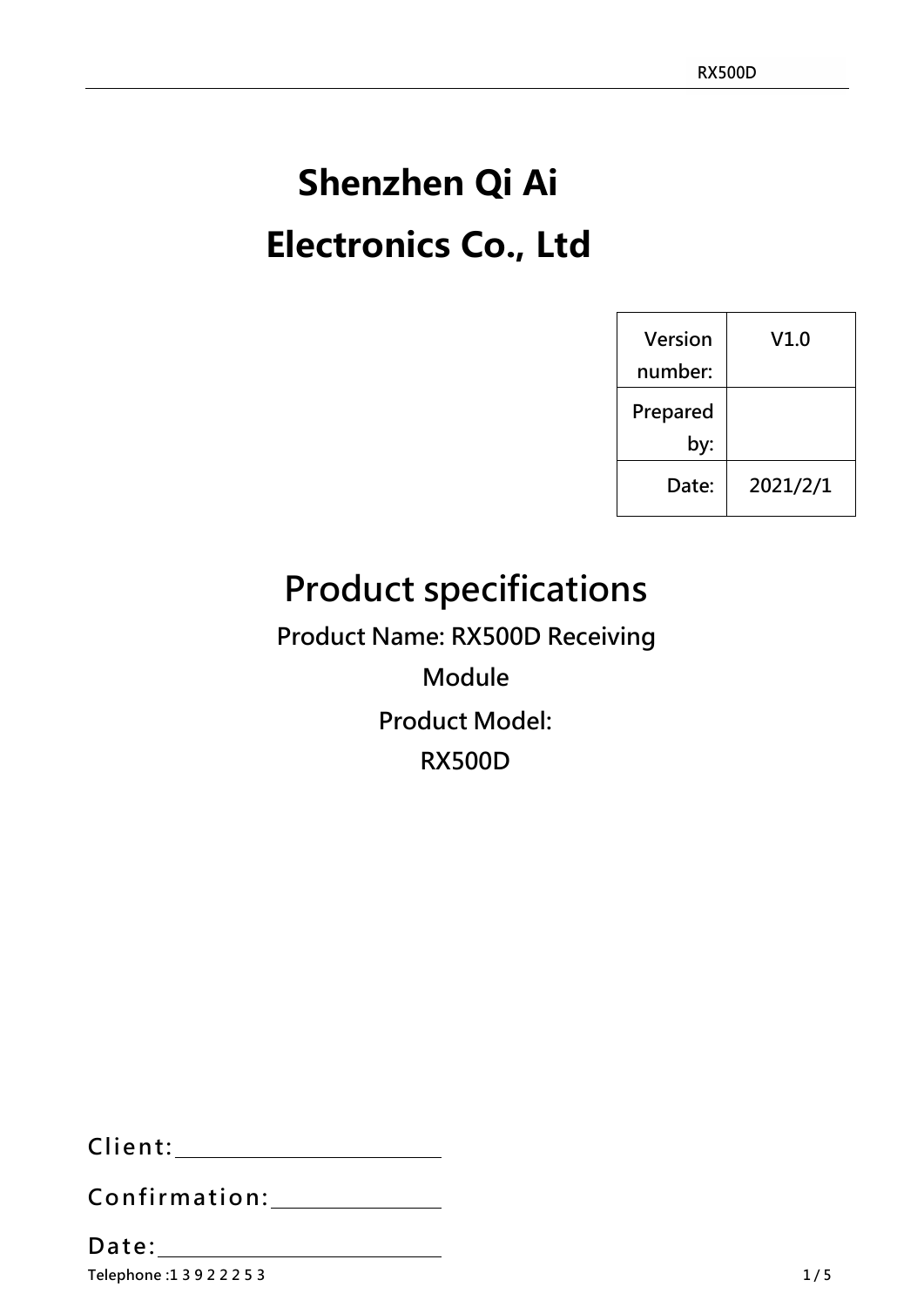**Module** 

# **1. product description**

R X 500D receiving module is a UH F A S K receiving demodulator, supporting A S K demodulation. The receiving module has high sensitivity (-108 d B m), low power performance  $(\leq 6.5 \text{ m A})$  and high dynamic range (greater than 60 d B). The module adopts high integration chip, built-in front-end low noise amplifier, mixer, filter, frequency synthesizer and other circuits, which can optimize the signal to the greatest extent.

# **2. product characteristics**

- $\triangleright$  Support ASK demodulation mode, receive sensitivity up to -108 dBm;
- Frequency of operation :433.92 MH z  $(RX 500D-4)$ ;
- $\geq$  300 KHz; of receiving bandwidth
- Power supply voltage input range :2.2  $V$ <sup> $\sim$ </sup>5.0 V;
- > Low power consumption;
- $\triangleright$  Good selectivity and stray radiation suppression ability, easy to pass CE/FCC international certification;
- $\triangleright$  Good local oscillator radiation suppression ability, multiple receiving modules can work together (that is, single-off and over-receive) and will not interfere with each other, together use does not affect the receiving distance;
- Maximum communication rate 20 Kbps, recommended communication rate not exceeding 10 Kbps;
- Temperature range :-40~85℃ can work normally even under harsh ambient temperatures;
- $\triangleright$  Ultra-small size 23.49×10.24×1(m m)

# **3. Application Scope**

- $\triangleright$  Wireless power switch, socket
- Remote control curtains, access control, electric vehicles
- $\triangleright$  Security, surveillance systems
- Hotel Room Control
- $\triangleright$  Smart Home Produc<sup>+-</sup>

# **4. encapsulation** and pir

**4.1 Pin definition**



| Seri<br>al<br>numb | Name<br>of<br>name | Type | Description    |
|--------------------|--------------------|------|----------------|
| er                 |                    |      |                |
|                    | GND                |      | Grounding pins |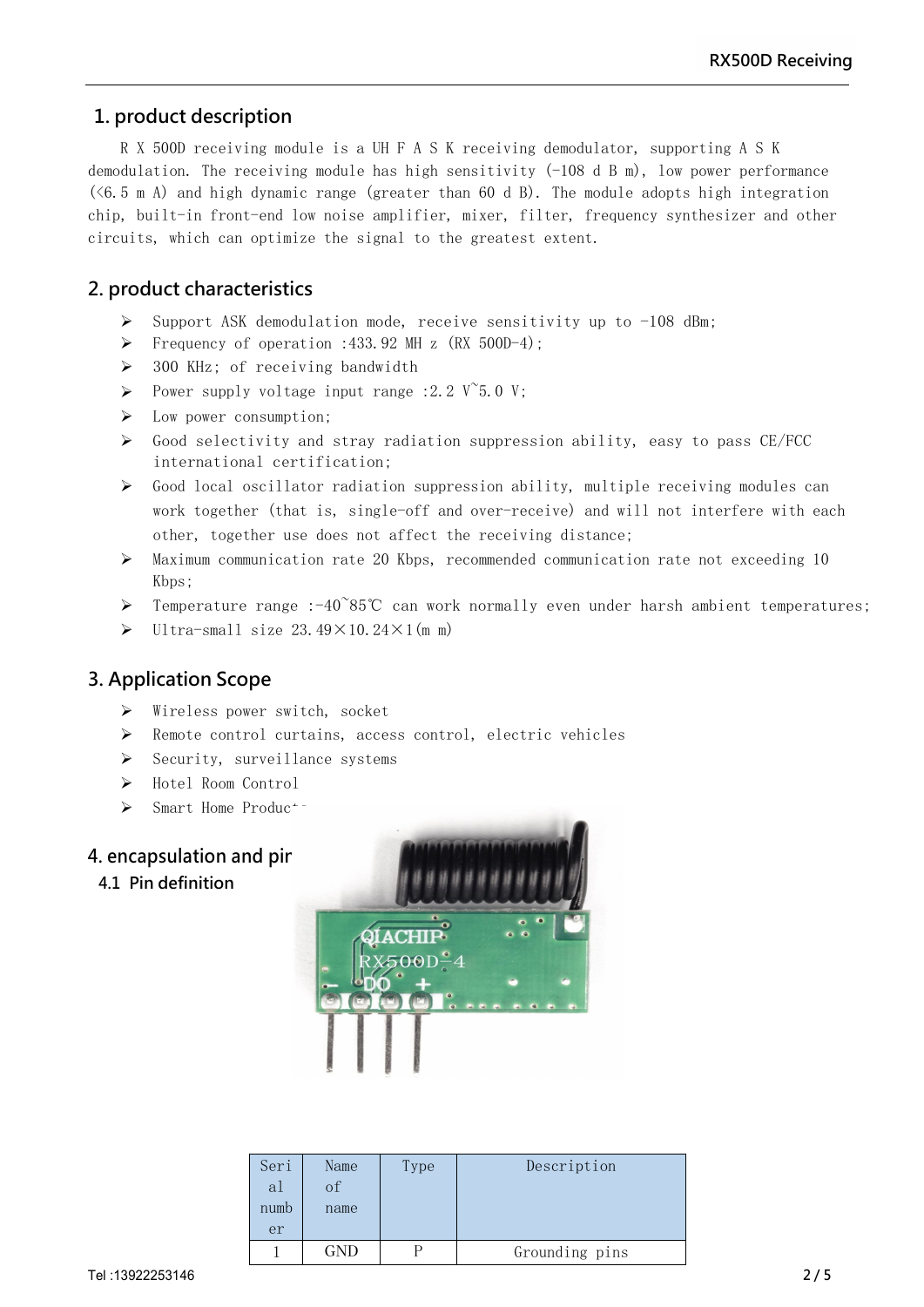| <b>DOUT</b> | DO | Signal output   |
|-------------|----|-----------------|
|             |    |                 |
| VCC         |    | Module power    |
|             |    | supply foot 2.2 |
|             |    | $V^{\sim}$ 5 V  |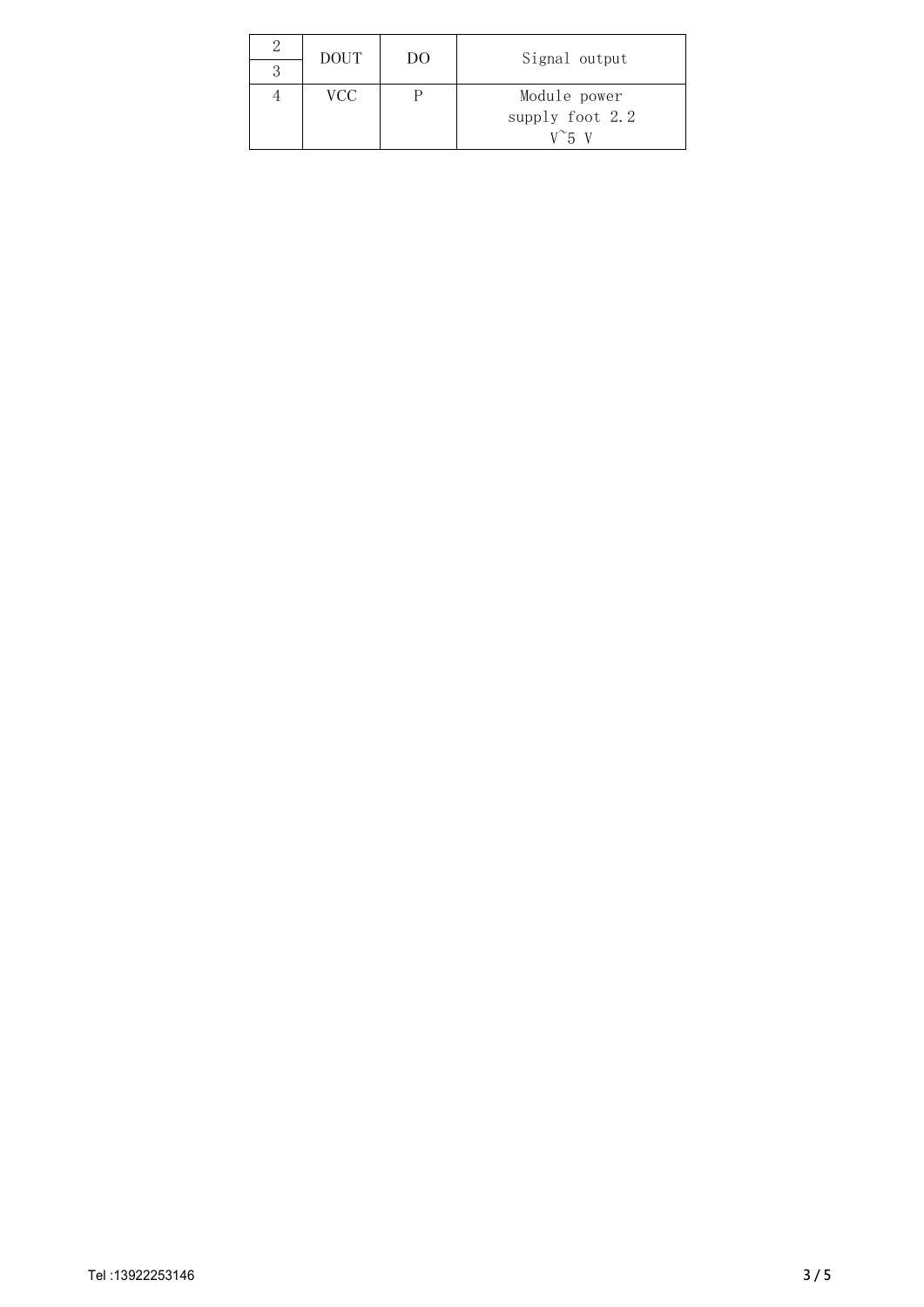## **4.2 Package size**



Note :2.54 mm standard spacing 4 Pin for module pin placement

# **5. antenna**

#### **5.1 General application**

For general applications, the antenna can be directly market-wide specifications, as follows:

#### **315M antenna**

Wire core diameter (including outer skin)1.0 m m , ( excluding outer skin)0.5 m m; Welding end wire length 17.5 m m, antenna end

wire length 9.5 m m; antenna winding diameter

(including outer skin)5 mm;

The winding turns are 15 turns.